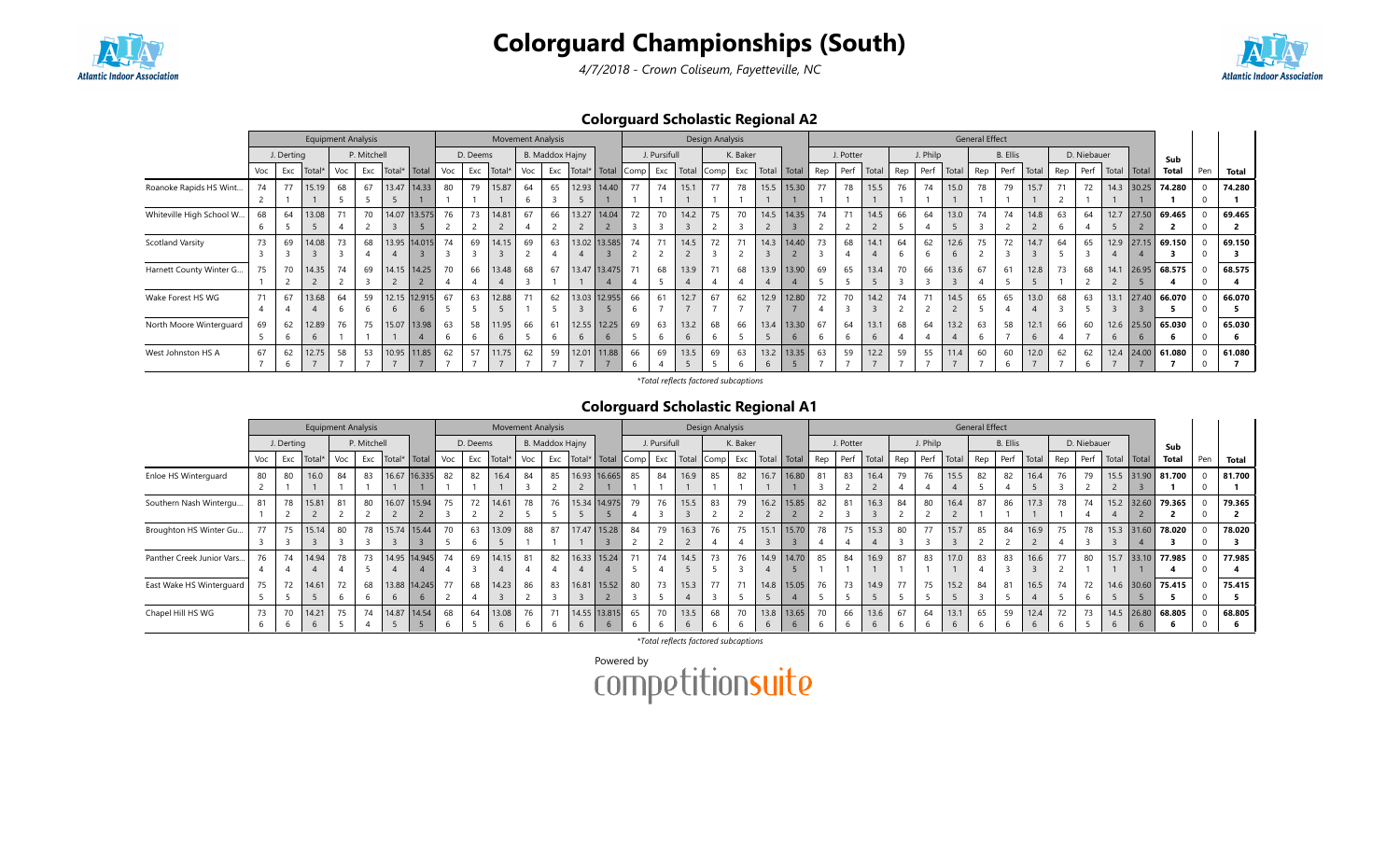

4/7/2018 - Crown Coliseum, Fayetteville, NC



### Colorguard Elementary School

|                             |                                                                                                                                                                                                                                            |    | <b>Equipment Analysis</b> |    |    |              |  |    |    | <b>Movement Analysis</b> |                 |    |             |    |              |      | Design Analysis |          |      |            |    |           |                |    |          |      | <b>General Effect</b> |                 |      |             |              |     |                     |  |        |
|-----------------------------|--------------------------------------------------------------------------------------------------------------------------------------------------------------------------------------------------------------------------------------------|----|---------------------------|----|----|--------------|--|----|----|--------------------------|-----------------|----|-------------|----|--------------|------|-----------------|----------|------|------------|----|-----------|----------------|----|----------|------|-----------------------|-----------------|------|-------------|--------------|-----|---------------------|--|--------|
|                             |                                                                                                                                                                                                                                            |    |                           |    |    |              |  |    |    |                          |                 |    |             |    | J. Pursifull |      |                 | K. Baker |      |            |    | J. Potter |                |    | J. Philp |      |                       | <b>B.</b> Ellis |      |             | D. Niebauer  |     | Sub                 |  |        |
|                             | P. Mitchell<br>B. Maddox Hajny<br>J. Derting<br>D. Deems<br>Exc   Total*   Total   Comp   Exc   Total   Comp   Exc   Total   Total   Rep   Perf   Total  <br>Exc   Total*   Total   Voc<br>Exc Total*<br>Exc   Total*<br>Voc<br>Voc<br>Voc |    |                           |    |    |              |  |    |    |                          |                 |    |             |    |              |      |                 |          |      |            |    |           | Rep Perf Total |    |          |      | Rep Perf   Total Rep  |                 | Perf | Total Total | <b>Total</b> | Pen | Total               |  |        |
| <b>Wake County Shorties</b> | 64                                                                                                                                                                                                                                         | 62 | 12.54                     |    | 60 | 12.14 12.34  |  | 67 | 66 | 13.27                    | 59 <sub>1</sub> | 58 | 11.67 12.47 | 67 | 66           | 13.3 | 69              | 68       | 13.7 | 13.50      | 66 | 64        | 13.0           |    | 69       | 14.0 | 68                    | 63              | 13.1 | 60          |              |     | $12.1$ 26.10 64.410 |  | 64.410 |
|                             |                                                                                                                                                                                                                                            |    |                           |    |    |              |  |    |    |                          |                 |    |             |    |              |      |                 |          |      |            |    |           |                |    |          |      |                       |                 |      |             |              |     |                     |  |        |
| Holly Springs Lil Hawks     | 63                                                                                                                                                                                                                                         |    | 12.21                     | 56 | 52 | 10.68 11.445 |  | 64 | 61 | 12.41                    | 56              |    | 10.81 11.61 | 63 | -64          | 12.7 | 65              |          |      | 12.6 12.65 | 64 |           | 12.5           | 66 |          | 12.8 | 65                    |                 | 12.9 | 56          | 5Q           |     | $11.4$ 24.80 60.505 |  | 60.505 |
|                             |                                                                                                                                                                                                                                            |    |                           |    |    |              |  |    |    |                          |                 |    |             |    |              |      |                 |          |      |            |    |           |                |    |          |      |                       |                 |      |             |              |     |                     |  |        |

\*Total reflects factored subcaptions

### Colorguard Middle School

|                           |     |            | <b>Equipment Analysis</b> |     |             |                            |          | <b>Movement Analysis</b> |     |    |                 |    |              |      | Design Analysis |          |            |    |           |                                                                                             |          |          |      | <b>General Effect</b> |                 |      |    |             |                                 |                       |     |        |
|---------------------------|-----|------------|---------------------------|-----|-------------|----------------------------|----------|--------------------------|-----|----|-----------------|----|--------------|------|-----------------|----------|------------|----|-----------|---------------------------------------------------------------------------------------------|----------|----------|------|-----------------------|-----------------|------|----|-------------|---------------------------------|-----------------------|-----|--------|
|                           |     | J. Derting |                           |     | P. Mitchell |                            | D. Deems |                          |     |    | B. Maddox Hajny |    | J. Pursifull |      |                 | K. Baker |            |    | J. Potter |                                                                                             |          | J. Philp |      |                       | <b>B.</b> Ellis |      |    | D. Niebauer |                                 | Sub                   |     |        |
|                           | Voc | Exc        | Total*                    | Voc |             | Exc   Total*   Total   Voc |          | Exc Total*               | Voc |    |                 |    |              |      |                 |          |            |    |           | Exc   Total*   Total   Comp   Exc   Total   Comp   Exc   Total   Total   Rep   Perf   Total | Rep Perf |          |      | / Total Rep           |                 |      |    |             | Perf Total Rep Perf Total Total | Total                 | Pen | Total  |
| Swift Creek Middle School | 76  |            | 15.07                     | 63  |             | 12.34 13.705               | 72       | 14.61                    | 67  | 67 | 13.4 14.005     | 72 | 68           | 14.0 | 85              | 78       | 16.3 15.15 |    |           | 14.2                                                                                        | 70 I     | 68       | 13.8 | 74                    |                 | 14.4 | 66 |             |                                 | 12.9   27.65   70.510 |     | 70.510 |
|                           |     |            |                           |     |             |                            |          |                          |     |    |                 |    |              |      |                 |          |            |    |           |                                                                                             |          |          |      |                       |                 |      |    |             |                                 |                       |     |        |
| Holly Springs Jr Hawks    |     |            | 12.68                     |     |             | 12.94 12.81                |          | 14.21                    | 68  | 65 | 13.21 13.71     | 74 | 70           | 14.4 |                 | 70       | 14.25      | 69 |           | 13.6                                                                                        |          |          | 14.6 | 71                    | 71              |      |    |             |                                 | 12.8 27.60 68.370     |     | 68.370 |
|                           |     |            |                           |     |             |                            |          |                          |     |    |                 |    |              |      |                 |          |            |    |           |                                                                                             |          |          |      |                       |                 |      |    |             |                                 |                       |     |        |

\*Total reflects factored subcaptions

### Colorguard Independent Regional A

|                      |                                                                                           |  |  |  | <b>Equipment Analysis</b> |  |              |    |  | <b>Movement Analysis</b>        |                 |               |  |              |      | Design Analysis |          |                                                                                             |    |           |             |    |          |      | <b>General Effect</b> |                 |      |             |                                                                      |                       |     |        |
|----------------------|-------------------------------------------------------------------------------------------|--|--|--|---------------------------|--|--------------|----|--|---------------------------------|-----------------|---------------|--|--------------|------|-----------------|----------|---------------------------------------------------------------------------------------------|----|-----------|-------------|----|----------|------|-----------------------|-----------------|------|-------------|----------------------------------------------------------------------|-----------------------|-----|--------|
|                      | P. Mitchell<br>J. Derting<br>D. Deems<br>Exc   Total*   Total   Voc<br>Voc Exc Total* Voc |  |  |  |                           |  |              |    |  |                                 | B. Maddox Hajny |               |  | J. Pursifull |      |                 | K. Baker |                                                                                             |    | J. Potter |             |    | J. Philp |      |                       | <b>B.</b> Ellis |      | D. Niebauer |                                                                      | Sub                   |     |        |
|                      |                                                                                           |  |  |  |                           |  |              |    |  | Exc   Total*   Voc <sup> </sup> |                 |               |  |              |      |                 |          | Exc   Total*   Total   Comp   Exc   Total   Comp   Exc   Total   Total   Rep   Perf   Total |    |           |             |    |          |      |                       |                 |      |             | Rep   Perf   Total   Rep   Perf   Total   Rep   Perf   Total   Total | Total                 | Pen | Total  |
| Starling Independent | 63                                                                                        |  |  |  | 65                        |  | 13.21 12.905 | 68 |  | 66   13.34                      |                 | 71 14.2 13.77 |  | 60 62        | 12.2 | 72              |          | 65 13.7 12.95                                                                               | 64 |           | $61$   12.5 | 70 | 69       | 13.9 | 59                    |                 | 12.1 | 65 I        |                                                                      | 12.8   25.65   65.275 |     | 65.275 |
|                      |                                                                                           |  |  |  |                           |  |              |    |  |                                 |                 |               |  |              |      |                 |          |                                                                                             |    |           |             |    |          |      |                       |                 |      |             |                                                                      |                       |     |        |

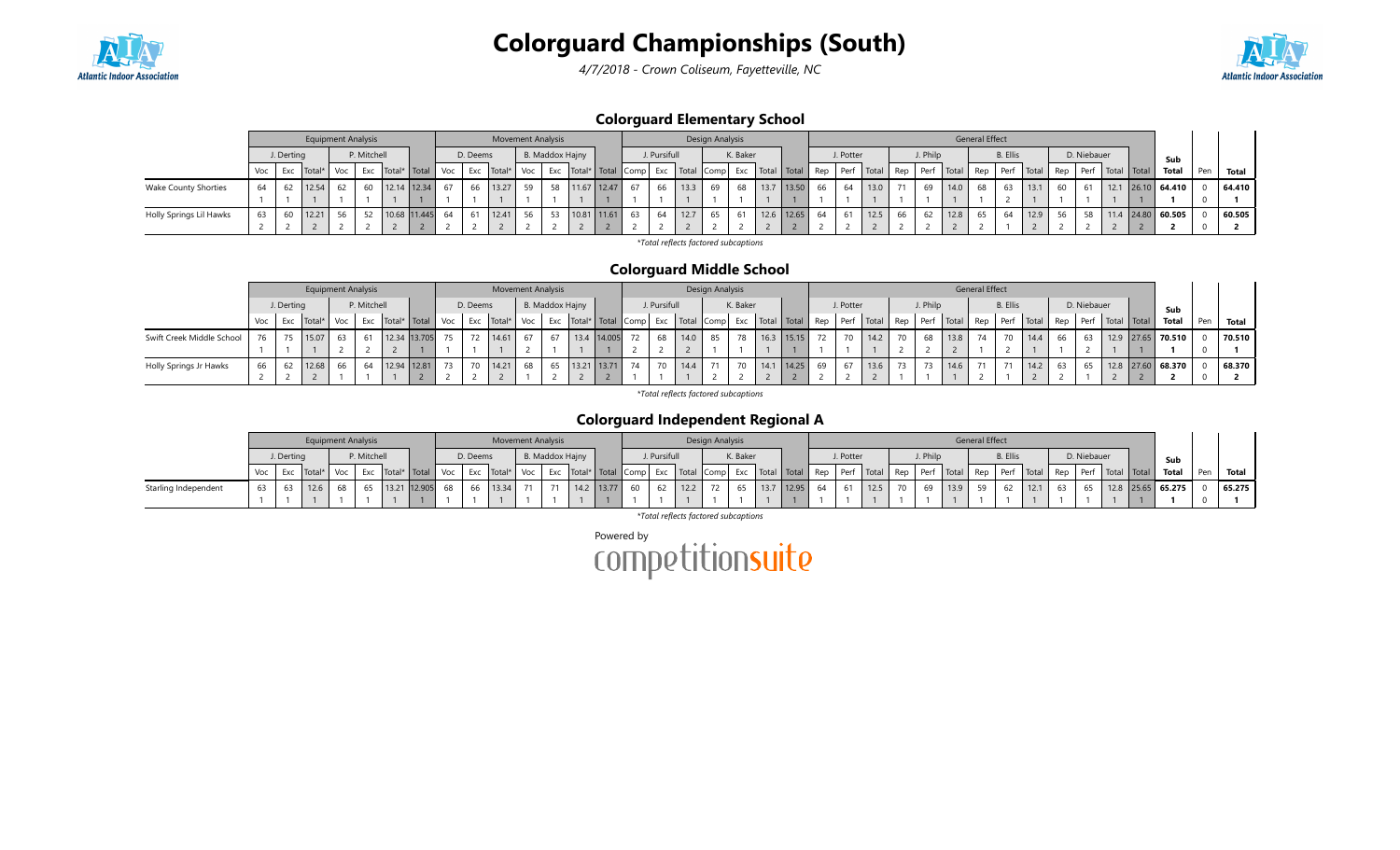



4/7/2018 - Crown Coliseum, Fayetteville, NC

### Colorguard Scholastic A3

|                           |     |            | <b>Equipment Analysis</b> |     |                |                       |                    |     |          | <b>Movement Analysis</b> |         |                 |                           |                       |                |                |                      | Design Analysis |          |                      |                   |     |                |                      |         |          |       | <b>General Effect</b> |                 |           |     |             |                        |                       |              |              |              |
|---------------------------|-----|------------|---------------------------|-----|----------------|-----------------------|--------------------|-----|----------|--------------------------|---------|-----------------|---------------------------|-----------------------|----------------|----------------|----------------------|-----------------|----------|----------------------|-------------------|-----|----------------|----------------------|---------|----------|-------|-----------------------|-----------------|-----------|-----|-------------|------------------------|-----------------------|--------------|--------------|--------------|
|                           |     | J. Derting |                           |     | P. Mitchell    |                       |                    |     | D. Deems |                          |         | B. Maddox Hajny |                           |                       |                | J. Pursifull   |                      |                 | K. Baker |                      |                   |     | J. Potter      |                      |         | J. Philp |       |                       | <b>B.</b> Ellis |           |     | D. Niebauer |                        |                       | Sub          |              |              |
|                           | Voc | Exc        | Total <sup>*</sup>        | Voc | Exc            | Total*                | Total              | Voc | Exc      | Total*                   | Voc     | Exc             | Total*                    | Total                 | Comp           | Exc            | Total                | Comp            | Exc      | Total                | Total             | Rep | Perf           | Total                | Rep     | Perf     | Total | Rep                   | Perf            | Total     | Rep | Perf        | Total                  | Total                 | Total        | Pen          | <b>Total</b> |
| Havelock HS "Panache"     | 74  | 71         | 14.41                     | 78  | 79             | 15.73                 | 15.07              | 76  | 75       | 15.07                    | 72      | 73              | 14.53                     | 14.80                 | 77             | 77             | 15.4                 |                 | 76       | 15.3                 | 15.35             | 79  | 78             | 15.7                 | 76      | 74       | 15.0  |                       | 79              | 15.8      | 75  | 76          |                        | $15.1$ 30.80          | 76.020       |              | 76.020       |
|                           |     |            |                           |     |                |                       |                    |     |          |                          |         |                 |                           |                       |                |                |                      |                 |          |                      |                   |     |                |                      |         |          |       |                       |                 |           |     |             |                        |                       |              |              |              |
| Franklinton HS Wintergua  | 70  | 74         | 14.52                     | 69  | 69             |                       | 13.8   14.16       | 72  | 70       | 14.14                    |         | 70              | 14.0                      | 14.07                 | 78             | 80             | 15.8                 | 78              | 78       |                      | 15.6 15.70        | 77  | 79             | 15.6                 | 76      | 78       | 15.4  | 78                    | 77              | 15.5      | 73  |             |                        | 14.4 30.45            | 74.380       | $\Omega$     | 74.380       |
|                           |     |            |                           |     |                |                       |                    |     |          |                          |         |                 |                           |                       |                |                | $\overline{c}$       |                 |          |                      |                   |     |                |                      |         |          |       |                       |                 |           |     |             |                        |                       |              | <sup>0</sup> |              |
| Sanderson HS Winter Gu    | 75  | 75         | 15.0                      | 74  | 75             | 14.93                 | 14.965             | 68  | 66       | 13.34<br>6               |         |                 | 14.2                      | 13.77                 | 74             | 76             | 15.0                 | 70              | 72       |                      | 14.2 14.60        | 75  | 71             | 14.6                 | 72      | 70       | 14.2  | 76                    | 78              | 15.4      | 70  | 72          | 14.2                   | 29.20                 | 72.535       | $\Omega$     | 72.535       |
| Croatan Winterguard       | 74  | 72         | 14.54                     | 77  | 76             | 15.27                 | 14.905             | 75  | 74       | 14.87                    | 65      | 65              | 13.0                      | 13.935                | 73<br>b        | 69<br>8        | 14.2                 | 69              | 70       | 13.9<br>6            | 14.05             | 70  | 69<br>6        | 13.9<br>6            | 72      | 69       | 14.1  | 74                    | 75              | 14.9      |     | 64          | 13.5<br>$\overline{4}$ | 28.20                 | 71.090       | <sup>0</sup> | 71.090       |
| EC Glass HS Winterguard   | 68  | 70         | 13.86<br>$\mathfrak{b}$   | 66  | 68             | $\mathbf{6}$          | 13.46 13.66<br>6   | 69  | 71       | 14.06                    | 68      | 68              | 13.6                      | 13.83                 | 72             | 72             | 14.4<br>6            |                 | 73       |                      | 14.4 14.40        | 72  | 72             | 14.4                 | 73      | 75       | 14.8  | 70                    | 70<br>6         | 14.0      | 64  | 67          | 13.1<br>6              | 28.15<br>6            | 70.040       |              | 70.040       |
| Topsail High School Wint  | 73  | 68<br>b    | 13.95                     | 73  | 71             | 14.34<br>4            | 14.145             |     | 65       | 13.42                    | 60<br>8 | 56              | 11.48<br>9                | 12.45<br>$\mathbf{q}$ | 75             | 71<br>6        | 14.6<br>5            | 73<br>3         | 68       | 14.1<br>5            | 14.35<br>6        | 76  | 75<br>3        | 15.1<br>3            | 75<br>3 | 77       | 15.2  | 75                    | 69              | 14.4<br>6 | 67  | 66          | 13.3<br>5              | 29.00                 | 69.945       | $\Omega$     | 69.945       |
| Jefferson Forest Wintergu | 66  | 62         | 12.68                     | 67  | 62             |                       | 12.75 12.715<br>-9 | 67  | 62       | 12.75<br>8               | 66      | 62              | 12.68                     | 12.715                | 80             | 79             | 15.9                 | 68              | 67       |                      | 13.5 14.70        | 68  | 66<br>8        | 13.4<br>8            | 74      | 64<br>q  | 13.8  | 77                    | 76              | 15.3      | 62  | 59          | 12.1<br>q              | 27.30                 | 67.430       |              | 67.430       |
| Middle Creek HS JV        | 67  | 63         | 12.88                     | 65  | 63             | 12.74                 | 12.81              | 70  | 64       | 13.22                    | 59      | 59              | 11.8                      | 12.51                 | 66             | 70             | 13.6<br>8            |                 | 65       |                      | 13.2 13.40        | 69  | 67             | 13.6                 | 67      | 72       | 13.9  | 69                    | 68              | 13.7      | 65  | 65          | 13.0                   | 27.10                 | 65.820       |              | 65.820       |
| Cary High School JV Guard | 69  | 66         | 13.41                     | 63  | 60<br>$\Omega$ | 12.21<br>$\mathsf{q}$ | 12.81              | 65  | 63       | 12.74<br>$\alpha$        | 63      | 64              | 12.73<br>$6 \overline{6}$ | 12.735<br>6           | 64<br>$\Omega$ | 66<br>$\Omega$ | 13.0<br>$\mathsf{q}$ | 65              | 64       | 12.9<br>$\mathsf{Q}$ | 12.95<br>$\alpha$ | 67  | 65<br>$\alpha$ | 13.2<br>$\mathsf{q}$ | 72      | 71       | 14.3  | 72                    | 66              | 13.8<br>8 | 63  | 63          | 12.6<br>8              | 26.95<br>$\mathbf{q}$ | 65.445<br>۰q | U            | 65.445       |

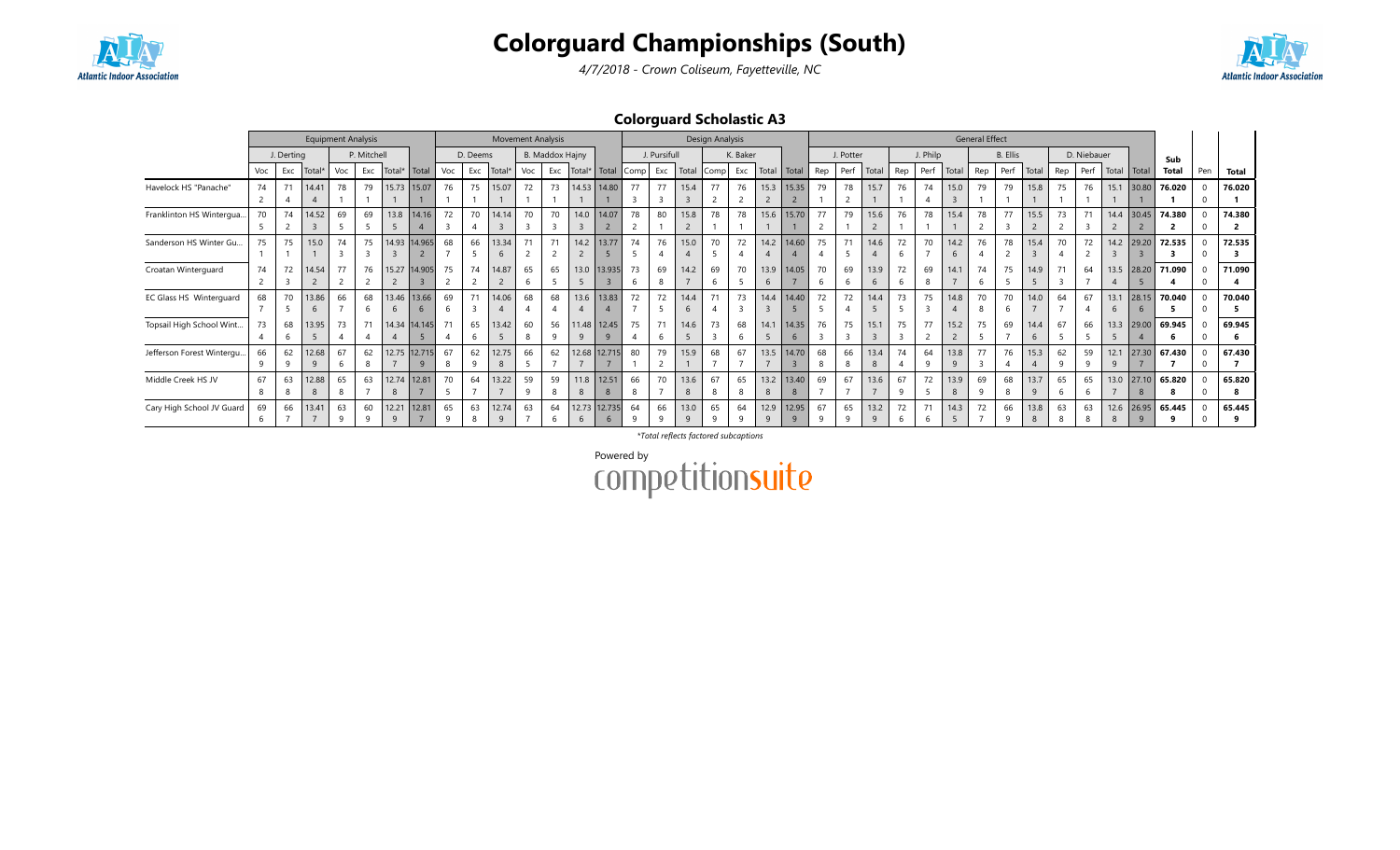





4/7/2018 - Crown Coliseum, Fayetteville, NC

### Colorguard Scholastic A2

|                            |                      |            |                    |                      | <b>Equipment Analysis</b> |                         |                          |                               |                      | <b>Movement Analysis</b> |          |                        |                           |                          |                               |                      |                        | Design Analysis      |          |                         |                         |                               |                      |                        |                               |                       |                                 | <b>General Effect</b> |                      |                                 |          |             |                         |                         |                          |                              |                                   |
|----------------------------|----------------------|------------|--------------------|----------------------|---------------------------|-------------------------|--------------------------|-------------------------------|----------------------|--------------------------|----------|------------------------|---------------------------|--------------------------|-------------------------------|----------------------|------------------------|----------------------|----------|-------------------------|-------------------------|-------------------------------|----------------------|------------------------|-------------------------------|-----------------------|---------------------------------|-----------------------|----------------------|---------------------------------|----------|-------------|-------------------------|-------------------------|--------------------------|------------------------------|-----------------------------------|
|                            |                      | J. Derting |                    |                      | P. Mitchell               |                         |                          |                               | D. Deems             |                          |          | <b>B. Maddox Hajny</b> |                           |                          |                               | J. Pursifull         |                        |                      | K. Baker |                         |                         |                               | J. Potter            |                        |                               | J. Philp              |                                 |                       | B. Ellis             |                                 |          | D. Niebauer |                         |                         | Sub                      |                              |                                   |
|                            | Voc                  | Exc        | Total <sup>®</sup> | Voc                  | Exc                       | Total*                  | Total                    | Voc                           | Exc                  | Total <sup>*</sup>       | Voc      | Exc                    | Total*                    | Total                    | Comp                          | Exc                  | Total                  | Comp                 | Exc      | Total                   | Total                   | Rep                           | Perf                 | Total                  | Rep                           | Perf                  | Total                           | Rep                   | Perf                 | Total                           | Rep      | Perf        | Total                   | Total                   | Total                    | Pen                          | <b>Total</b>                      |
| Smithfield-Selma High Sc   | 81                   | 79         | 15.94<br>2         | 79                   | 77<br>$\overline{2}$      | 15.54<br>$\overline{2}$ | 15.74<br>$\overline{2}$  | 78                            | 77<br>$\overline{3}$ | 15.47<br>$\overline{3}$  | 83       | 83                     | 16.6                      | 16.035<br>$\overline{2}$ | 81<br>2                       | 83                   | 16.4                   | 80                   | 78       | 15.8<br>$\overline{2}$  | 16.10                   | 84                            | 82                   | 16.6                   | 75                            | 78                    | 15.3<br>6                       | 81                    | 79<br>$\overline{2}$ | 16.0                            | 79       | 76          | 15.5<br>$\overline{2}$  | 31.70                   | 79.575                   | $\Omega$<br>$\Omega$         | 79.575                            |
| Jack Britt WG              | 79                   | 77         | 15.54              | 81                   | 80                        | 16.07                   | 15,805                   | 82                            | 83                   | 16.53                    | 81       | 81                     | 16.2<br>$\overline{2}$    | 16.365                   | 82                            | 81                   | 16.3<br>$\overline{2}$ | 79<br>$\overline{3}$ | 74       | 15.3                    | 15.80<br>$\overline{2}$ | 82<br>$\overline{2}$          | 81<br>2              | 16.3<br>$\overline{2}$ | 81                            | 78<br>$\overline{2}$  | 15.9                            | 79                    | 80                   | 15.9<br>$\overline{2}$          | 76       | 74          | 15.0<br>5 <sub>5</sub>  | 31.55<br>$\overline{2}$ | 79.520<br>$\overline{2}$ | $\Omega$<br>$\Omega$         | 79.520<br>$\overline{2}$          |
| <b>Bassett HS Varsity</b>  | 80<br>$\overline{2}$ | 81         | 16.13              | 78<br>$\overline{z}$ | 76<br>3                   | 15.34<br>$\overline{3}$ | 15.735<br>$\overline{3}$ | 81<br>2                       | 80<br>2              | 16.07<br>$\overline{2}$  | 77<br>-4 | 76                     | 15.27                     | 15.67<br>$\overline{3}$  | 76<br>-6                      | 80<br>$\overline{3}$ | 15.6<br>$\overline{A}$ | 76<br>6              | 76       | 15.2<br>5               | 15.40<br>-5             | 80<br>$\overline{\mathbf{3}}$ | 80<br>$\overline{3}$ | 16.0<br>3              | 78<br>3                       | 80                    | 15.8<br>$\overline{2}$          | 78<br>$\overline{3}$  | 78<br>3              | 15.6<br>$\overline{\mathbf{3}}$ | 78<br>2  | 79          | 15.7                    | 31.55<br>$\overline{2}$ | 78.355<br>3              | $\Omega$                     | 78.355<br>$\overline{\mathbf{3}}$ |
| <b>Holly Springs Hawks</b> | 74<br>6              | 71<br>6    | 14.41<br>6         | 73                   | 72<br>6                   | 14.47<br>6              | 14.44<br>5               | 72<br>9                       | 71<br>8              | 14.27<br>8               | 78<br>3  | 77<br>3                | 15.47                     | 14.87<br>5               | 77<br>5                       | 74                   | 15.1                   | 77<br>5              | 73       | 15.0<br>6               | 15.05<br>6              | 78<br>-5                      | 77<br>5              | 15.5<br>5              | 78<br>$\overline{\mathbf{3}}$ | 77                    | 15.5<br>$\overline{A}$          | 76                    | 76<br>$\overline{4}$ | 15.2<br>$\overline{4}$          | 74       | 70          | 14.4                    | 30.30                   | 74.660                   | $\Omega$                     | 74.660                            |
| Heritage High School Wi    | 75<br>5              | 73<br>-4   | 14.74<br>- 5       | 76<br>5              | 75<br>4                   | 15.07<br>$\overline{4}$ | 14.905<br>$\overline{4}$ | 80<br>$\overline{\mathbf{3}}$ | 75<br>5              | 15.35<br>5               | 67<br>10 | 66<br>10               | 13.27<br>10 <sup>10</sup> | 14.31<br>8               | 80<br>$\overline{\mathbf{3}}$ | 77<br>5              | 15.7<br>3              | 78<br>$\overline{4}$ | 77       | 15.5<br>$\overline{3}$  | 15.60<br>$\overline{4}$ | 74<br>9                       | 73<br>$\overline{ }$ | 14.7<br>8              | 79<br>2                       | 77                    | 15.6<br>$\overline{\mathbf{3}}$ | 71<br>9               | 69<br>9              | 14.0<br>9                       | 77       | 75<br>3     | 15.2<br>$\overline{3}$  | 29.75<br>6              | 74.565<br>5              | $\mathbf{0}$                 | 74.565<br>- 5                     |
| Cleveland HS Arts "A" gu   | 76                   | 73         | 14.81              | 70<br>10             | 67<br>9                   | 13.61<br>10             | 14.21                    | 79<br>$\overline{4}$          | 76                   | 15.41<br>$\overline{4}$  | 72       | 72                     | 14.4                      | 14.905                   | 74<br>8                       | 78<br>$\overline{4}$ | 15.2<br>6              | 80                   | 81       | 16.1                    | 15.65<br>$\overline{3}$ | 75<br>8                       | 71<br>9              | 14.6<br>9              | 74<br>9                       | 70<br>11              | 14.4<br>10 <sup>°</sup>         |                       | 74<br>-5             | 14.9<br>5                       | 75<br>6  | 66<br>11    | 14.1<br>9               | 29.00<br>9              | 73.765<br>6              | $\mathbf{0}$<br>$\mathbf{0}$ | 73.765                            |
| East Carteret Winter Guard | 71                   | 67         | 13.68              | 72                   | 70<br>8                   | 14.14                   | 13.91<br>10 <sup>°</sup> | 76                            | 73<br>-6             | 14.81<br>6               | 68       | 68                     | 13.6                      | 14.205                   | 78                            | 75                   | 15.3<br>-5             | 75                   | 69       | 14.4                    | 14.85                   | 79                            | 78                   | 15.7<br>$\overline{A}$ | 73<br>10                      | 72                    | 14.5                            | 73                    | 72<br>6              | 14.5<br>6                       | 78       | 73          | 15.1<br>$\overline{A}$  | 29.90                   | 72.865                   | $\Omega$<br>$\Omega$         | 72.865                            |
| New Bern HS WG             | 74<br>6              | 69         | 14.15              | 71<br>9              | 67<br>9                   | 9                       | 13.68 13.915             | 72<br><b>q</b>                | 67<br>10             | 13.75<br>10              | 76<br>-5 | 75                     | 15.07                     | 14.41                    | 11                            | 71<br>10             | 14.2<br>11             | 71<br>11             | 66       | 13.7<br>11              | 13.95<br>11             | 77<br>-6                      | 72<br>8              | 14.9                   | 77<br>5                       | 77                    | 15.4<br>-5                      | 74<br>-6              | 70<br>8              | 14.4                            | 73<br>8  | 72          | 14.5<br>6               | 29.60                   | 71.875<br>8              | $\Omega$<br>$\Omega$         | 71.875                            |
| Athens Drive HS Winterg    | 70<br>10             | 66<br>10   | 13.48<br>10        | 77                   | 74<br>5                   | 15.01<br>5              | 14.245<br>6              | 73<br>8                       | 70<br>$\mathsf{q}$   | 14.21<br>9               | 70<br>8  | 70<br>8                | 14.0<br>8                 | 14.105<br>10             | 75                            | 72<br>9              | 14.7<br>8              | 74<br>8              | 67<br>10 | 14.1<br>9               | 14.40<br>9              | 76                            | 74<br>6              | 15.0<br>6              | 76<br>6                       | 75                    | 15.1                            | 72<br>8               | 71                   | 14.3<br>8                       | 70<br>11 | 68<br>10    | 13.8<br>11              | 29.10<br>8              | 71.850<br>9              | $\Omega$                     | 71.850                            |
| West Carteret Winterguard  | 72                   | 68<br>8    | 13.88<br>8         | 74<br>6              | 71                        | 14.41                   | 14.145<br>8              | 74                            | 72                   | 14.54                    | 74<br>-6 | 73<br>6                | 14.67<br>6                | 14.605<br>6              | 72<br>10                      | 73<br>8              | 14.5<br>9              | 73<br>9              | 75       | 14.8                    | 14.65<br>8              | 73<br>10                      | 69<br>10             | 14.2<br>10             | 75                            | 72                    | 14.7<br>8                       | 67<br>11              | 68<br>10             | 13.5<br>11                      | 72<br>9  | 71          | 14.3<br>8               | 28.35<br>10             | 71.750<br>10             | $\Omega$                     | 71.750<br>10                      |
| Green Hope JV Guard        | 67<br>11             | 63<br>11   | 12.88<br>11        | 68                   | 65<br>11                  | 13.21<br>11             | 13.045<br>11             | 71<br>11                      | 66<br>11             | 13.55<br>11              | 66<br>11 | 65<br>11               | 13.07<br>11               | 13.31<br>11              | 73<br>q                       | 70                   | 14.3<br>10             | 72                   | 68       | 14.0<br>10 <sup>°</sup> | 14.15<br>10             | 72<br>11                      | 68<br>11             | 14.0<br>11             | 72<br>11                      | 71<br>10 <sup>°</sup> | 14.3<br>11                      | 70<br>10              | 67<br>11             | 13.7<br>10                      | 71<br>10 | 69          | 14.0<br>10 <sup>°</sup> | 28.00<br>11             | 68.505<br>-11            | <sup>0</sup>                 | 68.505<br>11                      |

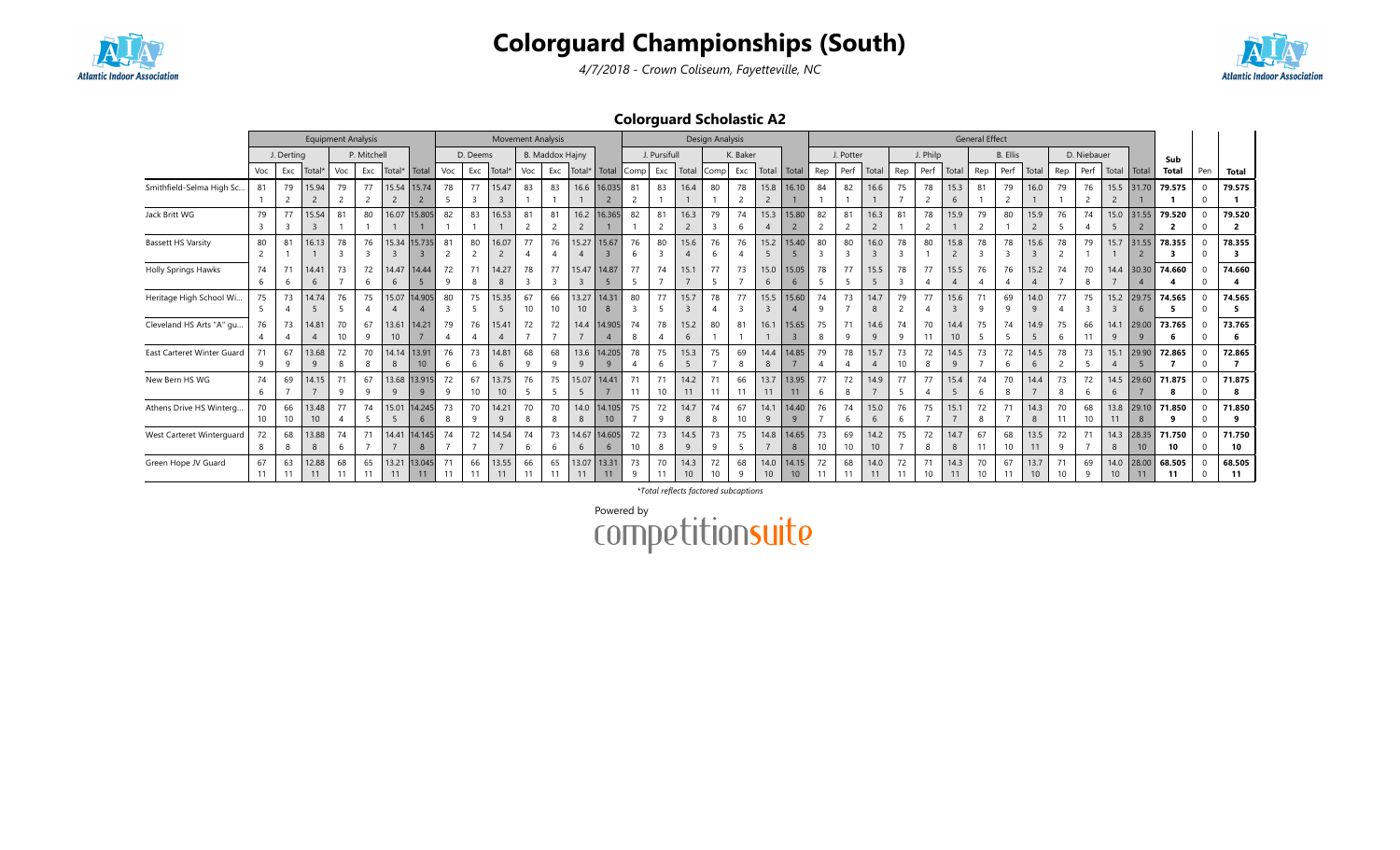



4/7/2018 - Crown Coliseum, Fayetteville, NC

### Colorguard Scholastic A1

|                           |     |            | <b>Equipment Analysis</b> |     |             |              |                 |     |          |             |     | <b>Movement Analysis</b> |      |              |      |              |       | Design Analysis          |          |       |            |     |           |       |     |          |       | <b>General Effect</b> |                 |                    |     |             |      |             |                   |     |        |
|---------------------------|-----|------------|---------------------------|-----|-------------|--------------|-----------------|-----|----------|-------------|-----|--------------------------|------|--------------|------|--------------|-------|--------------------------|----------|-------|------------|-----|-----------|-------|-----|----------|-------|-----------------------|-----------------|--------------------|-----|-------------|------|-------------|-------------------|-----|--------|
|                           |     | J. Derting |                           |     | P. Mitchell |              |                 |     | D. Deems |             |     | B. Maddox Hajny          |      |              |      | J. Pursifull |       |                          | K. Baker |       |            |     | J. Potter |       |     | J. Philp |       |                       | <b>B.</b> Ellis |                    |     | D. Niebauer |      |             | Sub               |     |        |
|                           | Voc | Exc        | Total*                    | Voc | Exc         | Total* Total |                 | Voc | Exc      | Total*      | Voc | Exc                      |      | Total* Total | Comp | Exc          | Total | $\lfloor$ Comp $\rfloor$ | Exc      | Total | Total      | Rep | Perf      | Total | Rep | Perf     | Total | Rep                   | Perf            | <sup>I</sup> Total | Rep | Perf        |      | Total Total | <b>Total</b>      | Pen | Total  |
| Green Hope Varsity Guard  | 91  | 90         | 18.07                     | 89  | 88          |              | 17.67 17.87     | 91  | 90       | 18.07       | 89  | 89                       | 17.8 | 17.935       | 91   | 91           | 18.2  | 93                       | 91       | 18.4  | 18.30      | 92  | 91        | 18.3  | 91  | 89       | 18.0  | 90                    | 89              | 17.9               | 91  | 89          | 18.0 | 36.10       | 90.205            |     | 90.205 |
|                           |     |            |                           |     |             |              |                 |     |          |             |     |                          |      |              |      |              |       |                          |          |       |            |     |           |       |     |          |       |                       |                 |                    |     |             |      |             |                   |     |        |
| Cary High School Varsity  | 88  | 85         | 17.21                     | 85  | 85          |              | 17.0 17.105     | 92  | 92       | 18.4        | 86  | 86                       | 17.2 | 17.80        | 89   | 89           | 17.8  | 89                       | 88       | 17.7  | 17.75      | 90  | 89        | 17.9  | 86  | 86       | 17.2  | 86                    | 87              | 17.3               | 88  | 85          |      |             | 17.3 34.85 87.505 |     | 87.505 |
|                           |     |            |                           |     |             |              |                 |     |          |             |     |                          |      |              |      |              |       |                          |          |       |            |     |           |       |     |          |       |                       |                 |                    |     |             |      |             |                   |     |        |
| Corinth Holders High Sch  | 90  | 88         | 17.74                     | 87  | 86          |              | 17.27 17.505    | 90  | 89       | 17.87       | 84  | 84                       | 16.8 | 17.335       | 88   | 87           | 17.5  | 91                       | 87       | 17.8  | 17.65      | 88  | 87        | 17.5  | 85  | 88       | 17.3  | 87                    | 83              | 17.0               | 82  | 77          | 15.9 |             | 33.85 86.340      |     | 86.340 |
|                           |     |            |                           |     |             |              |                 |     |          |             |     |                          |      |              |      |              |       |                          |          |       |            |     |           |       |     |          |       |                       |                 |                    |     |             |      |             |                   |     |        |
| Middle Creek HS Varsity   | 84  | 82         | 16.54                     | 82  | 81          |              | 16.27 16.405    | 81  | 81       | 16.2        | 85  | 85                       | 17.0 | 16.60        | 81   | 75           | 15.6  | 84                       | 78       | 6.2   | 15.90      | 85  | 81        | 16.6  | 78  | 74       | 15.2  | 77                    | 73              | 15.0               | 84  | 82          | 16.6 |             | 31.70 80.605      |     | 80.605 |
|                           |     |            |                           |     |             |              |                 |     |          |             |     |                          |      |              |      |              |       |                          |          |       |            |     |           |       |     |          |       |                       |                 |                    |     |             |      |             |                   |     |        |
| Panther Creek Varsity Win | 82  | 80         | 16.14                     | 80  | 79          |              | 15.87 16.005    | 77  | 74       | 15.01       |     | 81                       | 16.2 | 15.605       | 84   | 82           | 16.6  | 83                       | 80       |       | 16.3 16.45 | 83  | 80        | 16.3  | 83  | 80       | 16.3  | 78                    | 75              | 15.3               | 80  | 78          | 15.8 |             | 31.85 79.910      |     | 79.910 |
|                           |     |            |                           |     |             |              |                 |     |          |             |     |                          |      |              |      |              |       |                          |          |       |            |     |           |       |     |          |       |                       |                 |                    |     |             |      |             |                   |     |        |
| Hickory HS Winterguard    | 81  | 77         | 15.68                     | 81  | 76          |              | 15.55 15.615    | 79  | 78       | 15.67       | 83  | 83                       | 16.6 | 16.135       | 83   | 81           | 16.4  | 86                       | 85       | 17.1  | 16.75      | 80  | 78        | 15.8  | 80  | 81       | 16.1  | 80                    | 79              | 15.9               | 75  | 75          | 15.0 | 31.40       | 79.900            |     | 79.900 |
|                           |     |            |                           |     |             |              |                 |     |          |             |     |                          |      |              |      |              |       |                          |          |       |            |     |           |       |     |          |       |                       |                 |                    |     |             |      | 6           |                   |     |        |
| Clayton HS Winteguard     | 78  | 75         | 15.21                     | 78  | 75          |              | $15.21$   15.21 | 78  | 75       | 15.21       | 74  | 74                       | 14.8 | 15.005       | 82   | 79           | 16.1  | 81                       | 77       |       | 15.8 15.95 | 81  | 79        | 16.0  | 77  | 79       | 15.6  | 75                    | 76              | 15.1               | 77  | 74          | 15.1 | 30.90       | 77.065            |     | 77.065 |
|                           |     |            |                           |     |             |              |                 |     |          | $\mathbf b$ |     |                          |      |              |      |              |       |                          |          |       |            |     |           |       |     |          |       |                       |                 |                    |     |             | b    |             |                   |     |        |

\*Total reflects factored subcaptions

### Colorguard Independent A

|                             |     |            | <b>Equipment Analysis</b> |     |             |                |     |          | <b>Movement Analysis</b> |     |                 |                       |    |              |            | Design Analysis |          |                     |     |           |       |     |          |       | <b>General Effect</b> |          |       |     |             |             |                   |     |        |
|-----------------------------|-----|------------|---------------------------|-----|-------------|----------------|-----|----------|--------------------------|-----|-----------------|-----------------------|----|--------------|------------|-----------------|----------|---------------------|-----|-----------|-------|-----|----------|-------|-----------------------|----------|-------|-----|-------------|-------------|-------------------|-----|--------|
|                             |     | J. Derting |                           |     | P. Mitchell |                |     | D. Deems |                          |     | B. Maddox Hajny |                       |    | J. Pursifull |            |                 | K. Baker |                     |     | J. Potter |       |     | J. Philp |       |                       | B. Ellis |       |     | D. Niebauer |             | Sub               |     |        |
|                             | Voc | Exc        | Total                     | Voc | Exc         | Total*   Total | Voc | Exc      | Total*                   | Voc | Exc             | Total*   Total   Comp |    | Exc          | Total Comp |                 |          | Exc   Total   Total | Rep | Perf      | Total | Rep | Perf     | Total | Rep                   | Perf     | Total | Rep | Perf        | Total Total | <b>Total</b>      | Pen | Total  |
| Smithfield Independent      | 94  | 92         | 18.54                     | 91  | 89          | 17.94 18.24    | 92  | 89       | 18.01                    | 93  | 93              | 18.6 18.305           | 88 | 87           | 17.5       | 92              | 90       | 18.2 17.85          | 92  | 90        | 18.2  | 89  | 87       | 17.6  | 89                    | 88       | 17.7  | 92  | 90          |             | 18.2 35.85 90.245 |     | 90.245 |
|                             |     |            |                           |     |             |                |     |          |                          |     |                 |                       |    |              |            |                 |          |                     |     |           |       |     |          |       |                       |          |       |     |             |             |                   |     |        |
| <b>NCSU Winterguard</b>     | 85  | 83         | 16.74                     | 83  | 83          | 16.6   16.67   | 80  | 78       | 15.74                    | 82  | 81              | 16.27 16.005          | 86 | 84           | 17.0       | 85              | 79       | 16.4 16.70          | 83  | 83        | 16.6  | 84  | 82       | 16.6  | 85                    | 83       | 16.8  | 81  | 76          |             | 15.7 32.85 82.225 |     | 82.225 |
|                             |     |            |                           |     |             |                |     |          |                          |     |                 |                       |    |              |            |                 |          |                     |     |           |       |     |          |       |                       |          |       |     |             |             |                   |     |        |
| ECU WG                      | 83  |            | 16.34                     | 80  | 81          | 16.13 16.235   | 81  | 79       | 15.94                    | 76  | 76              | 15.2 15.57            | 81 | 83           | 16.4       | 86              | 82       | $16.8$   16.60      | 82  | 80        | 16.2  | 78  | 8C       | 15.8  | 80                    | 79       | 15.9  | 76  | 74          |             | 15.0 31.45 79.855 |     | 79.855 |
|                             |     |            |                           |     |             |                |     |          |                          |     |                 |                       |    |              |            |                 |          |                     |     |           |       |     |          |       |                       |          |       |     |             |             |                   |     |        |
| Carolina Visual Productions | 80  | 77         | 15.61                     | 77  | 73          | 14.88 15.245   | 78  | 77       | 15.47                    | 74  | 73              | 14.67 15.07           | 83 | 78           | 16.1       | 80              | 76       | 15.6 15.85          | 81  | 79        | 16.0  | 79  | 74       | 15.3  | 79                    | 76       | 15.5  | 73  | 70          |             | 14.3 30.55 76.715 |     | 76.715 |
|                             |     |            |                           |     |             |                |     |          |                          |     |                 |                       |    |              |            |                 |          |                     |     |           |       |     |          |       |                       |          |       |     |             |             |                   |     |        |
| Cumberland Independent      | 77  | 73         | 14.88                     | 73  | 71          | 14.34 14.61    | 77  | 76       | 15.27                    | 72  |                 | 14.27 14.77           | 78 | 76           | 15.4       | 71              | 70       | $14.1$   14.75      | 78  | 76        | 15.4  | 77  | 75       | 15.2  | 76                    | 74       | 15.0  | 74  | 72          |             | 14.6 30.10 74.230 |     | 74.230 |
|                             |     |            |                           |     |             |                |     |          |                          |     |                 |                       |    |              |            |                 |          |                     |     |           |       |     |          |       |                       |          |       |     |             |             |                   |     |        |

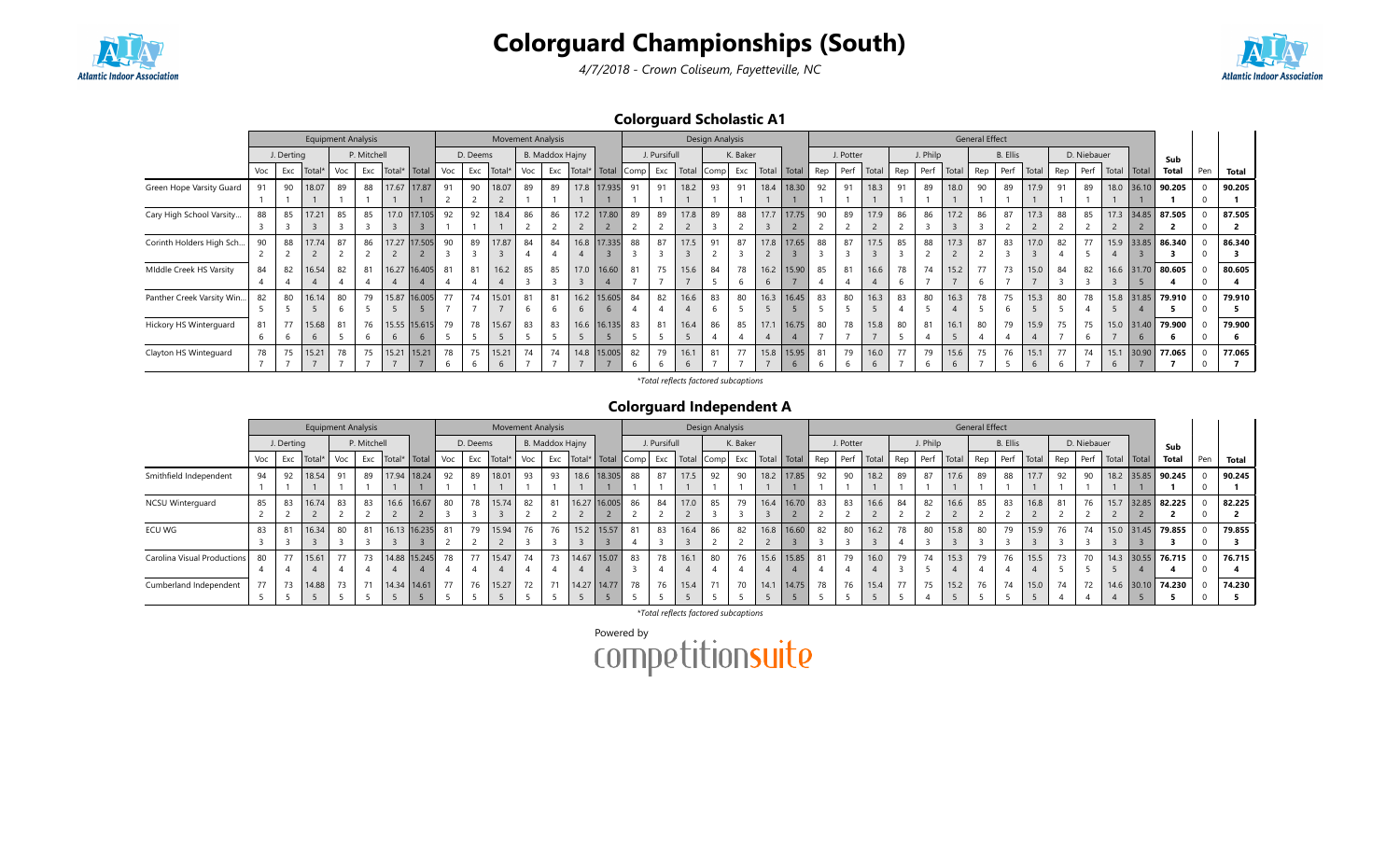

4/7/2018 - Crown Coliseum, Fayetteville, NC



### Colorguard Independent Senior

|                           |     |            | <b>Equipment Analysis</b> |     |             |                      |          | <b>Movement Analysis</b> |     |    |                                                                                                   |    |              |      | Design Analysis |          |            |    |           |      |                 |          |       | General Effect |                 |                    |    |             |                   |                     |     |        |
|---------------------------|-----|------------|---------------------------|-----|-------------|----------------------|----------|--------------------------|-----|----|---------------------------------------------------------------------------------------------------|----|--------------|------|-----------------|----------|------------|----|-----------|------|-----------------|----------|-------|----------------|-----------------|--------------------|----|-------------|-------------------|---------------------|-----|--------|
|                           |     | J. Derting |                           |     | P. Mitchell |                      | D. Deems |                          |     |    | B. Maddox Hajny                                                                                   |    | J. Pursifull |      |                 | K. Baker |            |    | J. Potter |      |                 | J. Philp |       |                | <b>B.</b> Ellis |                    |    | D. Niebauer |                   | Sub                 |     |        |
|                           | Voc | Exc        | Total*                    | Voc | Exc         | Total*   Total   Voc |          | Exc Total*               | Voc |    | Exc   Total*   Total   Comp   Exc   Total   Comp   Exc   Total   Total   Rep   Perf   Total   Rep |    |              |      |                 |          |            |    |           |      |                 | Perf     | Total | Rep            |                 | Perf   Total   Rep |    | Perf        | F   Total   Total | Total               | Pen | Total  |
| Carolina Visual Productio |     |            | 13.75                     | 66  | 62          | 12.68 13.215         | 69       | 13.94                    |     | 73 | 14.74 14.34                                                                                       | 72 | 70           | 14.2 |                 | 66       | 13.6 13.90 | 71 | 69        | 14.0 | 72 <sub>1</sub> | 69       | 14.1  | 70             | 68              | 13.8               | 70 |             |                   | 13.7 27.80 69.255   |     | 69.255 |
|                           |     |            |                           |     |             |                      |          |                          |     |    |                                                                                                   |    |              |      |                 |          |            |    |           |      |                 |          |       |                |                 |                    |    |             |                   |                     |     |        |
| AssemblyLine Winterguard  | 68  |            | 13.34                     | 68  | 67          | 13.47 13.405         |          | 65 13.14                 |     | 56 | 11.48 12.31                                                                                       | 69 | 66           | 13.5 | 68              |          | 13.0 13.25 | 69 | 67        | 13.6 |                 | 62       | 13.5  | 66             | 64              | 13.0               |    | 65          |                   | $13.2$ 26.65 65.615 |     | 65.615 |
|                           |     |            |                           |     |             |                      |          |                          |     |    |                                                                                                   |    |              |      |                 |          |            |    |           |      |                 |          |       |                |                 |                    |    |             |                   |                     |     |        |

\*Total reflects factored subcaptions

### Colorguard Scholastic Open

|                          |     |            | <b>Equipment Analysis</b> |     |             |                           |    |          | <b>Movement Analysis</b> |     |                 |      |       |                            |              |      | Design Analysis |          |      |                                                |    |           |                           |    |          |      | <b>General Effect</b> |                 |                  |             |                      |                     |     |        |
|--------------------------|-----|------------|---------------------------|-----|-------------|---------------------------|----|----------|--------------------------|-----|-----------------|------|-------|----------------------------|--------------|------|-----------------|----------|------|------------------------------------------------|----|-----------|---------------------------|----|----------|------|-----------------------|-----------------|------------------|-------------|----------------------|---------------------|-----|--------|
|                          |     | J. Derting |                           |     | P. Mitchell |                           |    | D. Deems |                          |     | B. Maddox Hajny |      |       |                            | J. Pursifull |      |                 | K. Baker |      |                                                |    | J. Potter |                           |    | J. Philp |      |                       | <b>B.</b> Ellis |                  | D. Niebauer |                      | Sub                 |     |        |
|                          | Voc | Exc        | l Total                   | Voc |             | Exc   Total   Total   Voc |    | Exc      | Total                    | Voc |                 |      |       | Exc   Total   Total   Comp |              |      |                 |          |      | Exc   Total   Comp   Exc   Total   Total   Rep |    |           | Perf Total Rep Perf Total |    |          |      | Rep                   |                 | $Perf$ Total Rep |             | Perf   Total   Total | Total               | Pen | Total  |
| Cleveland HS Arts Perfor | 89  |            |                           | 88  |             | 17.55                     | 87 | 85       | 17.2                     |     |                 |      | 17.30 | 90                         | 87           | 17.7 | 89              | 87       | 17.6 | $\vert$ 17.65                                  | 89 | 89        | 17.8                      | 86 | 84       | 17.0 | 89                    | 88              |                  | 85          |                      | $17.2$ 34.85 87.350 |     | 87.350 |
|                          |     |            |                           |     |             |                           |    |          |                          |     |                 |      |       |                            |              |      |                 |          |      |                                                |    |           |                           |    |          |      |                       |                 |                  |             |                      |                     |     |        |
| West Johnston HS OPEN    | 73  |            | 14.4                      | 72  |             | 14.35                     | 69 | 67       | 13.6                     | 60  | 59              | 11.9 | 12.75 | 77                         |              | 14.7 | 75              |          |      | 14.70                                          |    |           | 14.5                      |    |          | 15.7 |                       | 69              | 14.0             | 70          |                      | $14.5$ 29.35 71.150 |     | 71.150 |
|                          |     |            |                           |     |             |                           |    |          |                          |     |                 |      |       |                            |              |      |                 |          |      |                                                |    |           |                           |    |          |      |                       |                 |                  |             |                      |                     |     |        |

### Colorguard Independent Open

|                         |                                                          |           |     |       | <b>Equipment Analysis</b> |  |                           |  |    | <b>Movement Analysis</b> |    |  |  |               |              |           | Design Analysis |          |  |           |                                                                                                                                                                                                                               |    |          |      | <b>General Effect</b> |                 |      |    |             |                                                 |                     |     |           |
|-------------------------|----------------------------------------------------------|-----------|-----|-------|---------------------------|--|---------------------------|--|----|--------------------------|----|--|--|---------------|--------------|-----------|-----------------|----------|--|-----------|-------------------------------------------------------------------------------------------------------------------------------------------------------------------------------------------------------------------------------|----|----------|------|-----------------------|-----------------|------|----|-------------|-------------------------------------------------|---------------------|-----|-----------|
|                         | P. Mitchell<br>B. Maddox Hajny<br>J. Derting<br>D. Deems |           |     |       |                           |  |                           |  |    |                          |    |  |  |               | J. Pursifull |           |                 | K. Baker |  | J. Potter |                                                                                                                                                                                                                               |    | J. Philr |      |                       | <b>B.</b> Ellis |      |    | D. Niebauer |                                                 | Sub                 |     |           |
|                         |                                                          | Exc Total |     | Voc l |                           |  | Exc   Total   Total   Voc |  |    | Exc   Total   Voc        |    |  |  |               |              |           |                 |          |  |           | Find and the perfect of the perfect of the local of the local of the local of the local of the local local in the local local local local local local local local local local local local local local local local local local |    |          |      |                       |                 |      |    |             | Rep   Perf   Total   Rep   Perf   Total   Total | Total               | Pen | Total     |
| Legacy Independent pres | 87                                                       | 85        | 172 |       |                           |  | $16.8$   17.00   88       |  | 87 | 17.5                     | 86 |  |  | 86 17.2 17.35 | 86 82        | $16.8$ 87 |                 |          |  |           | 86   17.3   17.05   86   84   17.0                                                                                                                                                                                            | 90 | 88       | 17.8 | 88                    | 87              | 17.5 | 88 | 86          |                                                 | $17.4$ 34.85 86.250 |     | 186.250 L |
|                         |                                                          |           |     |       |                           |  |                           |  |    |                          |    |  |  |               |              |           |                 |          |  |           |                                                                                                                                                                                                                               |    |          |      |                       |                 |      |    |             |                                                 |                     |     |           |

Powered by<br>COMPetitionsuite